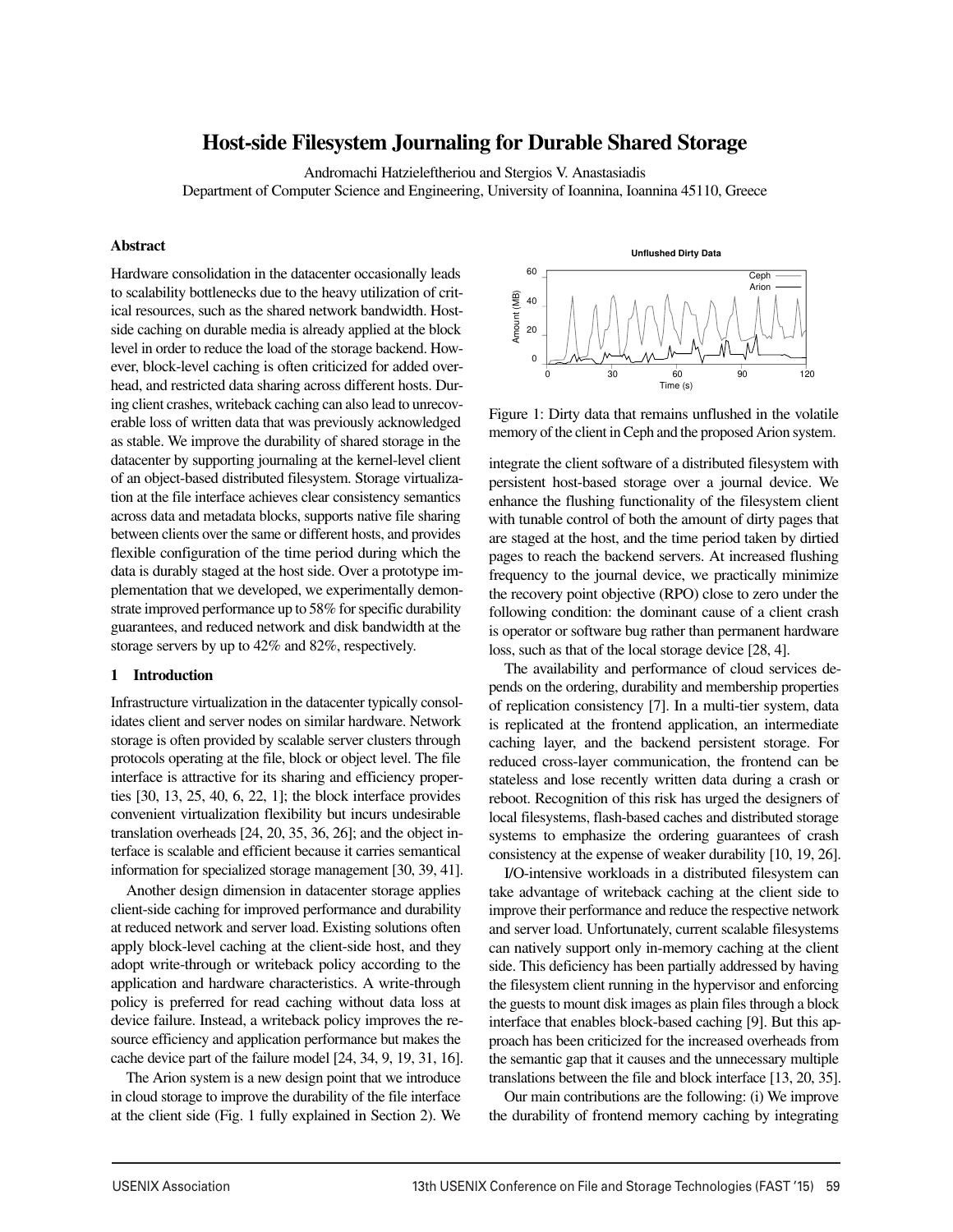disk-based journaling into the client of a distributed filesystem. (ii) We implement a prototype of the proposed storage layer in the kernel-level client of the Ceph object-based filesystem. (iii) We experiment with several application-level benchmarks over a virtualized host and a clustered storage backend. Our approach enables frequent flushes of dirty pages to the local journal without crossing the network and hitting the disks of the backend storage. Therefore, in a host machine with reliable local storage, we approximate the consistency ordering and durability of write-through caching with the configurable efficiency of periodic writeback.

We further motivate our research in Section 2 and describe the Arion architecture in Section 3. We present our software prototype in Section 4 and explain our experimental results in Section 5. In Sections 6 we compare our work with previous research, and in Section 7 we clarify our contributions and some limitations. Finally, in Section 8 we outline our conclusions and possible extensions.

# 2 Motivation

Loss or corruption of committed updates to critical data is recognized as a particularly damaging class of failure [4]. This observation is highly relevant in a large-scale multi-tier environment, with mean time between failures inversely proportional to the number of machines. Several studies conclude that hardware failures contribute much less to servicelevel failures in comparison to causes related to software bugs and faults from operator or maintenance tasks [28, 4].

In traditional Unix, written data is acknowledged asynchronously to the application but only flushed periodically to the local disk. This approach has been adopted by several distributed filesystems in the form of asynchronous data transfer from the volatile memory of the client to the servers [27, 23]. Although durable caching at the client side can reduce the network load of the servers, it complicates the maintenance of replication consistency among different clients or between the clients and the servers [14].

In Fig. 1, we measure the amount of dirty data that remains unflushed at the client memory over time. We compare Ceph [41] under default flushing parameters with the proposed Arion system (Section 3). In the environment of Section 5, we used the fileserver mode of Filebench [12] running for 2min over 10000 files. The Linux pdflush daemon wakes up every 5s and transfers dirty data older than 30s from the client to the servers [8]. Additionally, the Arion client every 1s flushes dirty data to the local journal of the host. On average over time, the Ceph client keeps 24.3MB of dirty data solely in volatile memory, i.e., unrecoverable from a crash. Instead, the Arion host-side journaling reduces to 5.4MB the vulnerable data in the volatile memory of the client.

#### 3 System Architecture

Next we outline our assumptions and goals before we describe the main design ideas of Arion and consistency.



Figure 2: Host-side journaling in the Arion architecture.

## 3.1 Assumptions and Goals

We aim to improve the durability and performance of shared storage in the datacenter at reduced utilization of the server resources. User is the application-level entity that initiates I/O requests to the filesystem, and client is the host-based software that provides filesystem access to users. We target host hardware with reliability characteristics on par with those of the server machines. The host provides directly-attached storage with sufficient redundancy to tolerate the occasional failure of a single device. Appropriate storage technologies include hard disks, solid-state drives, or non-volatile memory. In the proposed storage architecture we aim to support the following properties:

- i) Interface Stored data is directly accessible for regular use and maintenance tasks over the network with a POSIX-like file-based interface [37].
- ii) Sharing Heterogeneous clients on the same or different hosts can natively share data at the storage level but may also apply synchronizations at the application level.
- iii) **Durability** Most recent writes survive client reboots but require redundant hardware support to tolerate permanent failures of individual storage devices at the host.
- iv) Performance Client writes are safely stored at sequential disk throughput, but the read performance depends on the efficiency of the client memory cache.
- v) Scalability The storage backend linearly scales out to efficiently hold increasing amounts of data.

# 3.2 Design

We rely on an object-based scale-out backend of multiple data and metadata servers (Fig. 2). The client runs over either a guest system on virtualized hardware or a standalone system on bare metal. A read operation synchronously returns the latest version of the requested state. A synchronous write reaches a configurable number of durable replicas before it returns. An asynchronous write returns as soon it updates the buffer cache of the client system, but the modified blocks have to reach a configurable number of durable replicas before they are considered safely stored.

We regard the frontend logging to a persistent storage medium as a complementary form of replication. Unlike the traditional replication that is homogeneously applied across functionally equivalent backend servers, the frontend logging adds *heterogeneity* with respect to the storage format, the logical layer and the time duration of the replica<sup>1</sup>.

<sup>&</sup>lt;sup>1</sup>The Coda filesystem previously introduced the concept of two-tier replication in the context of disconnected operation [18](see also Section 6).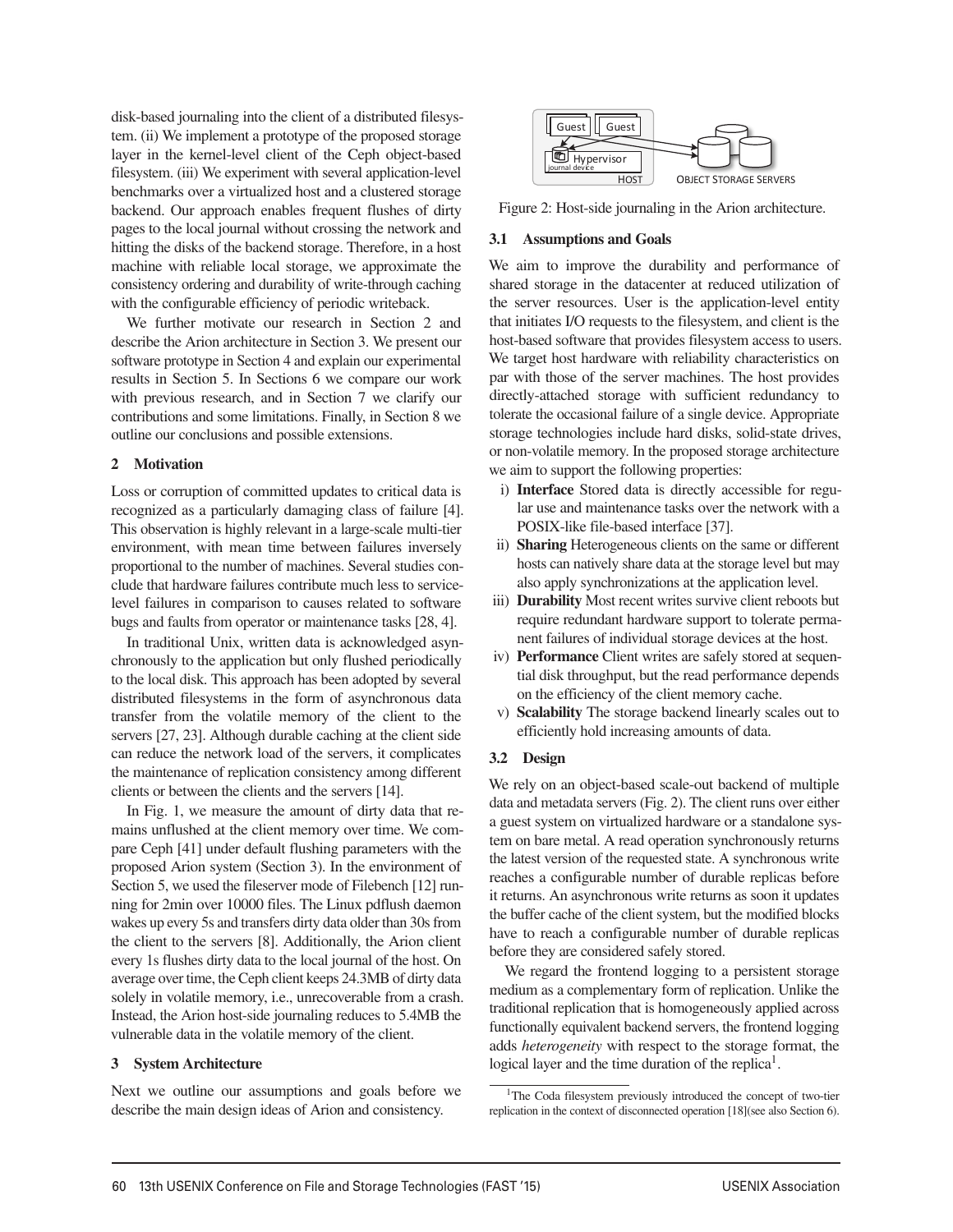The metadata server (MDS) enables shared filesystem access at *file* granularity through different types of tokens leased to the clients. Supported access types include exclusive write (cached) by a single client, and concurrent read (cached) or concurrent write (uncached) by multiple clients. A client can only cache the writes of data and metadata accessed with exclusive permission. The file interface provides valuable semantical information about the consistency dependencies of modified data and metadata. When a client transfers the file updates to the servers, the metadata is written only after the referenced data blocks have safely reached the server state.

The key innovation of our design is the integration of a local journal with the kernel-level client of a distributed filesystem (Fig. 2). The host-side journal is distinct for each guest in virtualized hosts. The client inserts into the journal *both* the data and metadata modified by an I/O request. Thus we ensure that a metadata version matches the version of the data it refers to (version consistency [11]). We only keep one transaction active to accept all the (redo) records of low-level I/O operations corresponding to an atomic filesystem request. An active transaction closes as a result of timeout expiration, explicit flush request, or reclamation of journal space [8].

A journaled block remains cached in the client memory until it is safely written to the servers. If an MDS revokes the write token from a client due to some conflict (e.g., concurrent writes to the same file), the client is forced to write (checkpoint) the conflicting writes to the servers and invalidate the respective journal records. On client disconnection from the servers, the leased tokens may expire and the client will no longer be able to access the files locally [23]. At network reconnection, the client writes to the servers the mutated blocks of each file whose token has been refreshed and whose metadata cached at the client is newer than the file metadata at the MDS, but it discards the remaining blocks.

The primary benefit from host-side journaling in a distributed filesystem is the reduced vulnerability of outstanding writes in the volatile memory of the client. If a client crashes and reboots without hardware failure at the host, then the client replays the completed transactions and transfers the recorded updates to the filesystem servers. We update a file only if the replaying client confirms token ownership, and the journaled metadata is newer than the file metadata at the MDS. In case of client crash during the recovery, the replay is repeated until the client journal is fully checkpointed.

The durable storage of recent writes over the host-side journal improves the server writeback efficiency with respect to the utilized network and disk bandwidth. The consumed shared resources are reduced through batching applied to repetitive writes over the same blocks, or to small writes. At synchronous writes, we journal the updates locally and postpone the server writeback as permitted by the flushing parameter settings. Thus, performance improves depending on the pressure over the shared resources and the resulting queuing delays in the I/O path of the Arion networked storage.

# 3.3 Consistency

We strengthen the durability of memory-based caching in clients that provide native support for file sharing. The file interface differentiates the data blocks from the metadata. Thus, our system cleanly addresses issues of vertical (client-server) and horizontal (client-client) consistency across different replicas [9]. In the order imposed by their arrival time and structural dependencies, the data and metadata updates are first journaled at the local host and subsequently persisted at the backend servers. Additionally, the filesystem arbitrates the conflicts among different clients through lease-based tokens. In contrast, block-based schemes typically operate transparently to the filesystem, and as a result explicitly track the order and *relax* the durability of block updates [10, 19, 26].

# 4 System Prototype

Next we provide background information on the Linux kernel and Ceph, before we present the implementation of Arion.

# 4.1 Background

Linux The Linux kernel maintains in memory a page cache with data and metadata blocks of recently accessed disk files [8]. A page descriptor stores bookkeeping information about the address space and the inode of a page. For every cached disk block, there is a block buffer that stores the actual data, and a buffer head structure with bookkeeping information. The dirty pages are written to disk at timeout expiration, under space pressure in the main memory or the journal device, and by explicit flush request from the user.

The Linux kernel implements filesystem journaling with a special kernel layer, the Journaling Block Device (JBD). All the records of the low-level operations that belong to a high-level atomic update are stored in the same transaction of the journal. The journaling I/O of each block buffer is managed through a separate buffer head structure in kernel. Additionally, a journal head structure links each block buffer to the corresponding transaction. One or more journal descriptor blocks mark the beginning of the transaction and store the tags of journal blocks belonging to the transaction. A commit operation writes to the journal the dirty buffers of a transaction followed by a commit block. A checkpoint operation transfers the records of a transaction to the filesystem state and deletes the transaction from the journal.

Ceph The Ceph is an object-based parallel filesystem designed for scalability, performance and high availability [41]. It consists of four main components: the clients provide a POSIX-like I/O interface; the metadata servers (MDS) manage the namespace hierarchy; the object storage devices (OSD) reliably store data and metadata; and the monitors (MON) manage the server cluster map. A set of MDSs acts as a scalable, consistent, distributed cache of the file namespace. The metadata is persistently stored on the OSDs as a collection of regular objects. Ceph maps each object to a placement group consisting of multiple OSDs. Each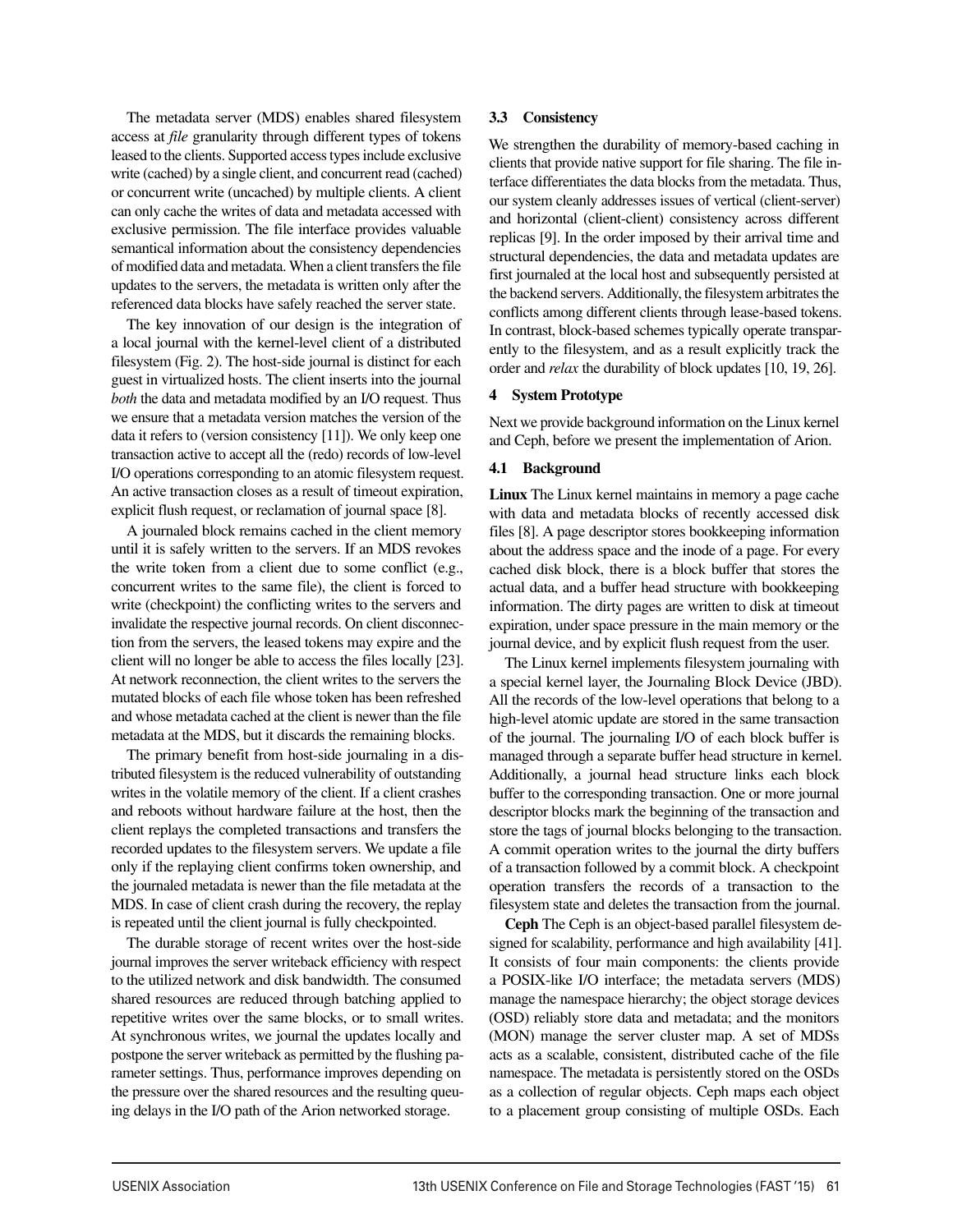

Figure 3: A write request is applied to the kernel memory, then added to the host journal and finally reaches the servers.

OSD maintains a local journal to handle object versioning and update serialization.

The kernel-level client prepares a page in the cache upon a write request. A partial page update fetches the original page to the cache from the OSDs, copies on it the user modifications and marks the inode object as dirty. The Linux pdflush threads wake up periodically to scan the list of dirty inodes and write their dirty pages to the OSDs. The writeback time refers to the wake-up period, and the expiration time refers to the time length after which a dirty page is flushed. After the writeback completion at the OSDs, the client transfers the dirty inode to the MDS and receives acknowledgment when the inode update is safely stored.

#### 4.2 Implementation

In order to improve the durability and efficiency of shared data storage over Ceph, we increase the statefulness of the filesystem client with a local journal (Fig. 3). Our prototype implementation integrates the Linux JBD with the CephFS kernel-level client and the other Ceph components. In the ceph fs client structure of CephFS we added two extra fields: the journal bdev referring to a block-device control structure in the kernel, and the s-journal referring to the journal control structure of JBD. We specify the journal device to the kernel with a new mount option that we added in the system.

For the addition of journaling support in Ceph, we allocate disk block buffers and buffer heads during a write with the ceph write begin() function. We also create a journal head to insert each block buffer to an active transaction. The modified pages are written to the network servers either periodically, or under pressure from the client memory and journal space. After a particular page is written back or invalidated, we also invalidate the respective journal records.

The private field of a page descriptor is used by the local Linux filesystem to typically link a page with a block buffer, and by Ceph to maintain the context of the supported snapshot service. Instead, we introduce an auxiliary metadata structure, called ceph metapage, to associate a page with the block buffer, the snapshot context, and several inode attributes of the file. We link the above metadata structure to the page via the private field of the page descriptor. Arion allocates the ceph metapage structure when it creates the block buffers for a page, and deallocates it after the page is written back to the servers.

In kernel, we added a new page state, called JBD\_state, to indicate that a page has been marked for journaling but

not committed yet to the journal. The journaling of metadata operations has been particularly challenging to implement in Arion, because there are several places in the I/O path of the original Ceph that mark the inode as dirty. Also, unlike local filesystems, the Ceph client does not directly cache an inode object as a raw metadata block. In order to effectively manage the file metadata in the journal of Arion, we substantially expanded the JBD tag structure in the journal descriptor block to include several inode attributes provided by the MDS.

As a result, the journal tag of Arion contains fields to identify the number of modified data blocks, the modification offset range, and the inode number, version, size, permissions and latest time of different operation types. During the crash recovery of a client, we compare the inode metadata contained in the journal tag of a file against the respective attributes freshly fetched from the MDS. Subsequently, we only replay the write requests of files whose journaled metadata has not been obsoleted in the MDS by accesses that occurred in the time period between the transaction commit and the ongoing recovery.

Our current prototype implementation fully supports (i) the journaling of mutated data and metadata from the client memory to the host-side journal, and (ii) the filesystem recovery after a client crash that leaves the host hardware operational.

#### 5 Performance Evaluation

We implemented the Arion host-side journaling based on Linux JBD2 and the kernel-level client of Ceph (v0.80.1). The Arion development required 3417 new commented lines across 15 files of Linux kernel (v3.6.6). Next we describe our experimentation environment, and the measured performance and resource consumption of Arion and original Ceph.

## 5.1 Experimentation Environment

The host machine is a rack server with 2 quad-core x86-64 2.66GHz processors, 7GB RAM, 2 bonded 1GbE links, and two 300GB 15KRPM SAS HDDs in RAID0 configuration. The host uses Linux kernel v3.5.5 with Xen v4.2.0, and the guest runs Linux v3.6.6 over 2GB RAM and 2 pinned VCPUs. Arion uses a 2GB disk partition at the host for local journal. We leave for future work the study with other types of durable devices (e.g., SSDs). The guest client mounts directly the distributed filesystem, and the hypervisor provides local access to the network and journal devices.

Each of Ceph and Arion uses 5 machines: 3 OSDs, 1 MON and 1 MDS. The machine is a rack server running Linux kernel (v3.10.41) over 2 quad-core x86-64 2.66GHz processors, 3GB RAM, 1 GbE link, and two separate 300GB 15KRPM SAS HDDs. A stored object is replicated over 3 OSDs. Each OSD dedicates one disk for journaling (1GB partition).

Our experiments are based on the Filebench v1.4.9.1 macrobenchmark (fileserver, varmail, createfiles) and the FIO v2.1.7 microbenchmark. We clear the caches before each experiment. We keep the on-disk write buffers *disabled* at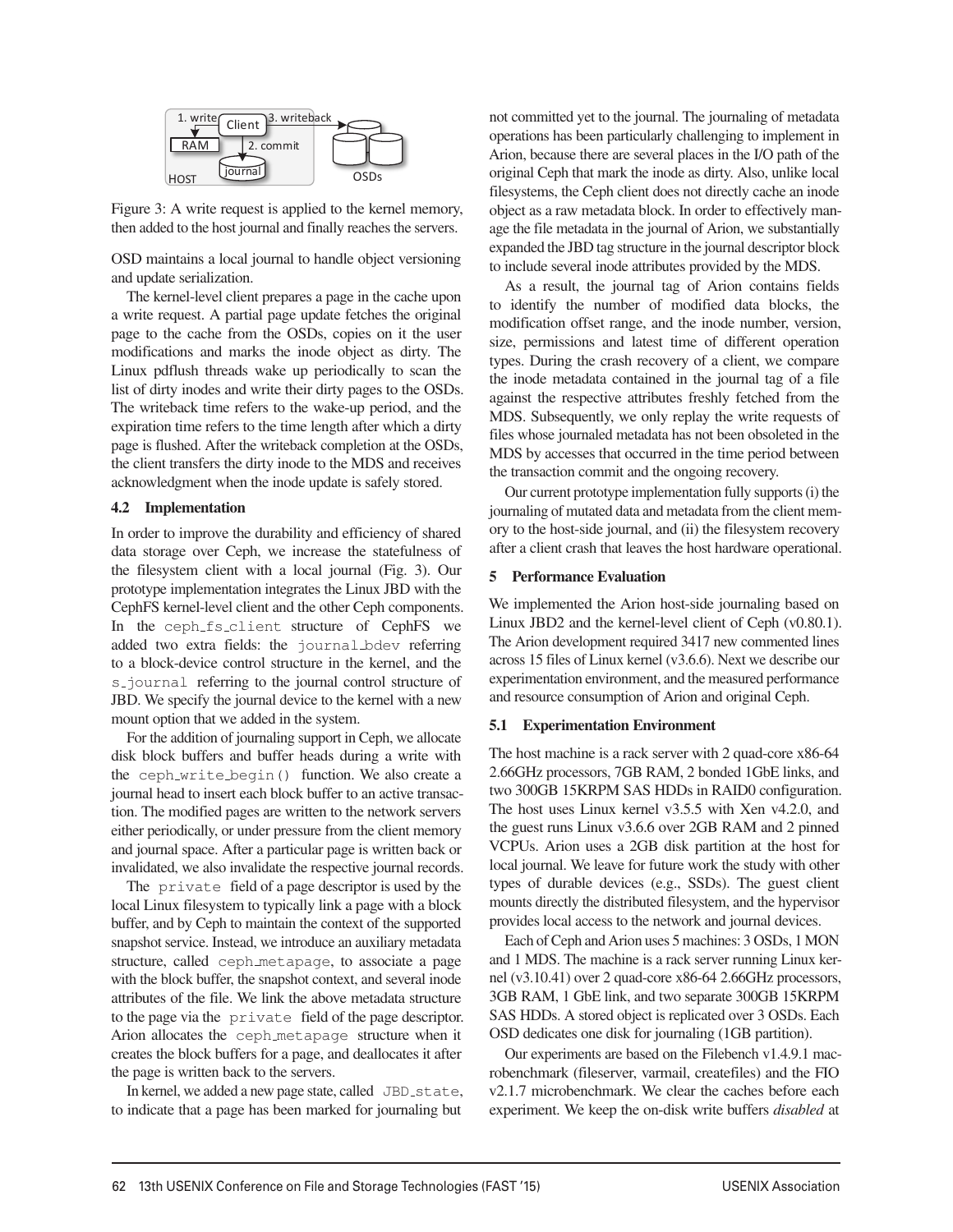

Figure 4: Operation throughput and normalized network load with the varmail (a,b) and createfiles (c,d) modes of Filebench across different settings of Ceph and Arion.

the host, but activated at the servers of Ceph and Arion [32]. RAID0 with two disks does not give unfair advantage to host journaling because the storage backend already consists of multiple servers with two disks each. In the shown bar charts we include 95% confidence intervals from 5 repetitions.

#### 5.2 Measurements

In Fig. 4 we run two Filebench modes with default settings (for 5min) to study the system performance and efficiency. We examine Ceph with the writeback and expiration time respectively set to the default 5s and 30s (Ceph), or both set equal to 1s (Ceph-1), or the filesystem mounted in synchronous mode (Ceph-sync). We also examine Arion with dirty blocks periodically copied to the host-side journal every 1s, and the writeback and expiration times both set equal to 60s (Arion-60), or infinity (Arion-inf) to minimize writeback.

Varmail emulates multi-threaded I/O activity of a server *synchronously* storing email messages across 50000 files. In Fig. 4a, Arion-60 achieves operation throughput of 837.8 ops/s, or 58% higher than 531.3 ops/s of default Ceph. Arion-60 increases the Ceph data throughput (1.9MB/s) by 58% and reduces the Ceph latency (97.5ms) by 39%. The performance of Ceph-1 is similar to that of Ceph. Fig. 4b illustrates the received and transmitted OSD network traffic normalized by the number of completed operations. Arion-60 reduces the received network load of Ceph —normalized in KB/IO by 30% and the transmitted by 27%. The bottleneck resource is the server disk I/O caused by synchronous writes.

We examine a metadata-intensive workload with file creations in Figures 4c,d. Arion-60 is comparable to Ceph with respect to performance and load. Ceph-sync achieves higher performance than Arion-60 by 10%, but



Figure 5: (a) Average latency, (b) cumulative network load at one OSD, and disk utilization at the (c) journal and (d) filesystem OSD disks across different settings of Ceph and Arion.

also increases by 10% the received and transmitted network load. Ceph-sync improves slightly the performance because it handles the metadata updates directly at the MDS instead of fetching them to the client as asynchronous settings do.

We further explore the relative behavior of the two systems using the FIO microbenchmark with Zipfian write pattern of  $\alpha$ =1.0001 (e.g., [17]). The benchmark writes a total of 2GB data in a preallocated file of 2GB size with block size in the range 2-16KB. With respect to Ceph (0.9ms) and Ceph-1 (1.5ms) in Fig 5a, Arion-60 achieves lower latency (0.7ms) by 22% and 53%, respectively. We examine the total network traffic received over time at one OSD of each system in Fig 5b. We notice that Ceph terminates at instance 233s with 2.1GB total received traffic. In contrast, Arion-60 ends the experiment at 172s (26% shorter) with received volume 1.2GB (42% lower).

In Figures 5c,d we examine the bandwidth utilization of the journal and filesystem storage device at one of the OSDs. We show Ceph-1 that keeps the durability characteristics similar to those of Arion. The depicted Arion-60 OSD utilizes the journal and filesystem device at 15.0% and 16.4% on average; the respective utilizations of Ceph-1 are 24.4% and 88.4%. We conclude that Arion-60 reduces the filesystem device utilization by 82% with respect to Ceph-1 in the examined case.

Overall, Arion-60 improves the performance of Ceph and Ceph-1 by up to 58%, but also reduces the server network and disk load by up to 42% and 82%, respectively. We experimentally confirmed the improved comparative performance and efficiency of Arion in several other write-intensive workloads (e.g., OLTP, key-value store). We also measured the recovery time of the Arion client in the range 77.4ms-2.622s, depending on the load of client write activity before the crash.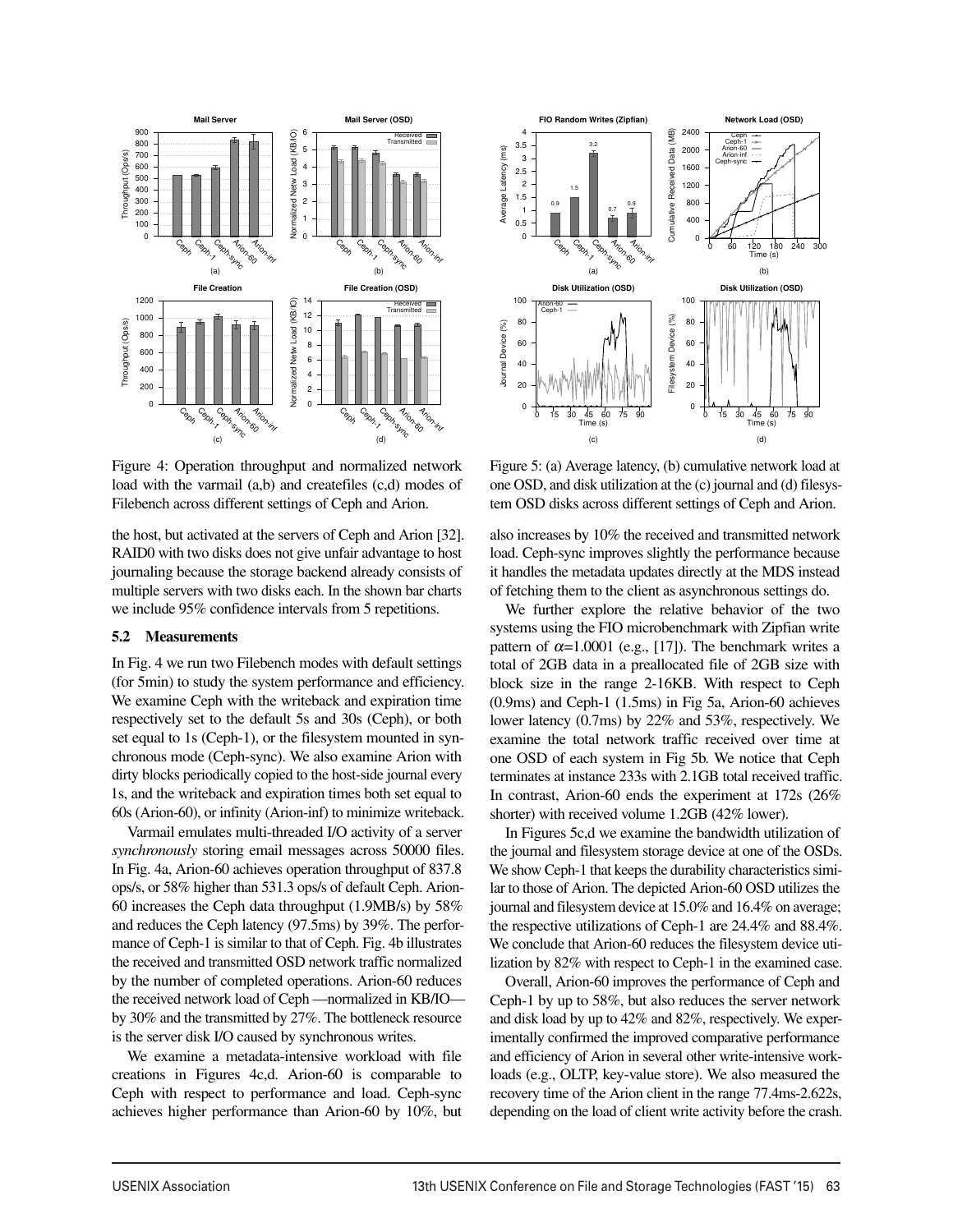# 6 Related Work

Filesystems Andrew pioneered client disk-based caching but lacked the explicit separation in data and metadata management of object-based storage [33, 41]. Coda exploited data caching strictly for availability during disconnected operation [18]. During a communication failure, a Coda client logged locally the mutating system calls. At network reconnection, each server received and replayed all the logged operations together as one transaction. On the contrary, Arion continuously logs mutations during normal operation and writes them back to efficiently maintain consistency.

Database consistency can be preserved through transaction correctness [5]. SiloR is a multicore database system that uses logging and checkpointing for fast recovery to a transactionally-consistent state without replication [42]. The Sprite distributed filesystem disabled client caching of files concurrently updated by different clients [27]. Echo introduced ordered write-behind to delay the automatic writing of cached blocks to server disks [23]. NFSv4 delegates request handling to the client for reduced latency and network traffic [29]. Unlike Arion, existing filesystems typically limit client caching to volatile memory without support for durable host-side journaling during normal operation.

Virtualization and cloud VMFS stores disk volumes over shared cluster-based block storage [38]. Capo uses the local disks of the hosts for multicast-based preload and blockbased write-through or writeback caching [34]. Ventana combines file-based sharing with the versioning, migration and access control of virtual disks [30]. A client-side manager offers disk-based caching but relies on NFSv3 at the host to connect the virtual machines with object-based storage servers. Therefore, existing storage systems only support block-level caching, or inherit the limited scalability of NFSv3.

CacheFS supports local disk-based caching but is practically limited to read-only filesystems [15]. BlueSky provides on-site NFS-based proxy service of remote cloud storage through local disk caching of journal and log segments [40]. SCFS provides FUSE-based caching of entire files at the client memory and disk without the proxy bottleneck [6]. However, it lacks the journaling integration with a scalable distributed filesystem of Arion for flexible file sharing.

Flash memory Non-volatile memory can be used at the client and server of a distributed filesystem for I/O efficiency [3]. Writeback caching can improve performance, reduce server load, and eliminate cache warmup on restart [2]. Optimistic crash consistency decouples ordering from durability for efficient filesystem consistency [10]. In-place commit over non-volatile memory unifies the buffer cache with journaling [21]. Offering disk-based caching through journaling is an extension of Arion that we plan for future work.

Mercury pointed out the zero recovery point objective (RPO), i.e., no recently-written data lost from a crash. It uses flash memory in the block I/O virtualization stack of the hypervisor to provide write-through caching [9]. Non-zero RPO can be applied for improved performance via block-level writeback caching at the host. Update order is preserved by explicit tracking of the dependency between I/O requests or transaction grouping of modified blocks [19]. Due to concerns about the consistency and durability of these ordering schemes, a recent block-level solution satisfies asynchronously but explicitly the ordering constraints of application-specified write barriers [31]. Nevertheless, host-side block-based caching lacks native support for writable file sharing within or across hosts [9, 19, 31, 2, 16].

#### 7 Discussion

Persistent host-side caching primarily targets the improved performance and efficiency of networked storage. Typically, it uses a block-based interface that inherently lacks both the support for data sharing across different hosts and the ability for interposition in the file-based protocol of a distributed filesystem. It also makes the consistency preservation of network storage a challenging problem because the semantic gap between the file and block interfaces complicates the atomic grouping of dirty blocks by I/O request, and their ordering according to filesystem-imposed dependencies. Finally, the persistence of mapping metadata in block-based caching and the repetitive translation of I/O requests across different storage layers can introduce considerable overheads in networked storage I/O [2, 13].

The original design of Ceph cannot recover any writes that returned after they were only placed at the volatile memory of the client before a crash. Therefore, the Arion architecture is innovative because it adds durability into the client memory cache through journal-based recovery, conditionally propagates the updates to the servers after client reconnection, and also permits the clients to scalably communicate directly with the object servers of the storage backend. Overall, assuming host machines with sufficiently reliable local storage, our approach overcomes several sharing, scalability, and consistency limitations of related existing solutions.

#### 8 Conclusions

For enhanced end-to-end durability of shared storage in the datacenter, we integrate the client of a distributed filesystem with a host-based journal. At the host, we provide local durable storage to dirty data and metadata until they are written to the network servers. We implemented a prototype of the proposed Arion design over the Ceph production distributed filesystem. In a virtualization environment, we experimentally demonstrate promising efficiency and performance results for specific durability levels configured through the frequency of copying dirty blocks to the host-side journal. In our future work we plan to experiment with different types of storage devices; explore interesting tradeoffs among performance, durability and efficiency for demanding applications; and extend the host-based journaling to support caching of blocks evicted from memory.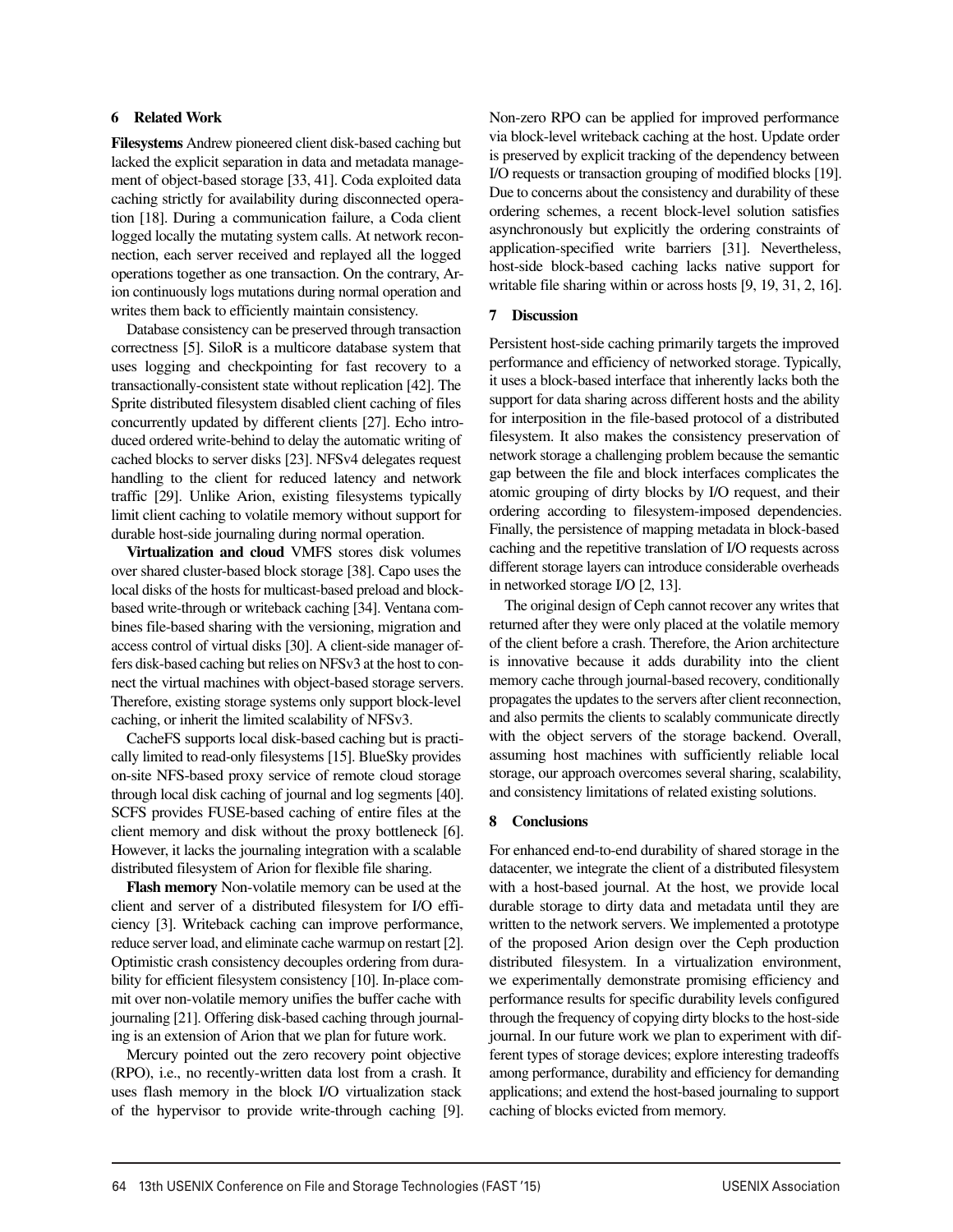# 9 Acknowledgments

We thank our shepherd Jens Teubner for his valuable guidance and the anonymous reviewers for their constructive comments. This research has been supported by the European Union (European Social Fund - ESF) and Greek national funds through the Operational Program "Education and Lifelong Learning" of the National Strategic Reference Framework (NSRF) — Research Funding Program: Thales. Investing in knowledge society through the European Social Fund (project Cloud9).

# References

- [1] APPUSWAMY, R., LEGTCHENKO, S., AND ROW-STRON, A. Towards paravirtualized network file systems. In *USENIX Workshop on Hot Topics in Storage and File Systems* (Philadelphia, PA, June 2014).
- [2] ARTEAGA, D., AND ZHAO, M. Client-side flash caching for cloud systems. In *ACM Intl. Systems and Storage Conf.* (Haifa, Israel, June 2014), pp. 7:1–7:11.
- [3] BAKER, M., ASAMI, S., DEPRIT, E., OUSTERHOUT, J., AND SELTZER, M. Non-volatile memory for fast, reliable file systems. In *ACM ASPLOS Conf.* (Boston, MA, Oct. 1992), pp. 10–22.
- [4] BARROSO, L., CLIDARAS, J., AND HÖLZLE, U. The *Datacenter as a Computer: An Introduction to the Design of Warehouse-Scale Machines*. Synthesis Lectures on Computer Architecture. Morgan & Claypool Publishers, 2013.
- [5] BERNSTEIN, P. A., HADZILACOS, V., AND GOOD-MAN, N. *Concurrency Control and Recovery in Database Systems*. Addison-Wesley Publishing Co., Reading, MA, 1987.
- [6] BESSANI, A., MENDES, R., OLIVEIRA, T., NEVES, N., CORREIA, M., PASIN, M., AND VERISSIMO, P. SCFS: a shared cloud-backed file system. In *USENIX Annual Technical Conf.* (Philadelphia, PA, 2014), pp. 169–180.
- [7] BIRMAN, K., FREEDMAN, D., HUANG, Q., AND DOWELL, P. Overcoming CAP with consistent softstate replication. *Computer 45*, 2 (Feb. 2012), 50–58.
- [8] BOVET, D. P., AND CESATI, M. *Understanding the Linux Kernel*, third ed. O'Reilly Media, Sebastopol, CA, Nov. 2005.
- [9] BYAN, S., LENTINI, J., MADAN, A., PABON, L., CONDICT, M., KIMMEL, J., KLEIMAN, S., SMALL, C., AND STORER, M. Mercury: Host-side flash caching for the data center. In *IEEE Intl. Conf. on Mass Storage Systems and Technology* (Pacific Grove, CA, Apr. 2012).
- [10] CHIDAMBARAM, V., PILLAI, T. S., ARPACI-DUSSEAU, A. C., AND ARPACI-DUSSEAU, R. H. Optimistic crash consistency. In *ACM Symp. on Operating Systems Principles* (Farminton, PA, Nov. 2013), pp. 228–243.
- [11] CHIDAMBARAM, V., SHARMA, T., ARPACI-DUSSEAU, A. C., AND ARPACI-DUSSEAU, R. H. Consistency without ordering. In *USENIX Conf. on File and Storage Technologies* (San Jose, CA, Feb. 2012), pp. 73–86.
- [12] http://sourceforge.net/projects/filebench/.
- [13] HILDERBRAND, D., POVZNER, A., TEWARI, R., AND TARASOV, V. Revisiting the storage stack in virtualized NAS environments. In *USENIX Workshop on I/O Virtualization* (Portland, OR, June 2011).
- [14] HOWARD, J. H., KAZAR, M. L., MENEES, S. G., NICHOLS, D. A., SATYANARAYANAN, M., SIDE-BOTHAM, R. N., AND WEST, M. J. Scale and performance in a distributed file system. *ACM Transactions on Computer Systems 6*, 1 (Feb. 1988), 51–81.
- [15] HOWELLS, D. FS-Cache: a network filesystem caching facility. In *Linux Symposium* (Ottawa, Canada, July 2006).
- [16] http://www.fusionio.com/products/ioturbine-virtual.
- [17] JOSEPHSON, W. K., BONGO, L. A., FLYNN, D., AND LI, K. DFS: a file system for virtualized flash storage. In *USENIX Conf. on File and Storage Technologies* (San Jose, CA, Feb. 2010), pp. 85–100.
- [18] KISTLER, J. J., AND SATYANARAYANAN, M. Disconnected operation in the Coda file system. *ACM Transactions on Computer Systems 10*, 1 (Feb. 1992), 3–25.
- [19] KOLLER, R., MARMOL, L., RANGASWAMI, R., SUNDARARAMAN, S., TALAGALA, N., AND ZHAO, M. Write policies for host-side flash caches. In *USENIX Conf. on File and Storage Technologies* (San Jose, CA, Feb. 2013), pp. 45–58.
- [20] LE, D., HUANG, H., AND WANG, H. Understanding performance implications of nested file systems in a virtualized environment. In *USENIX Conf. File and Storage Technologies* (San Jose, CA, Feb. 2012), pp. 87–100.
- [21] LEE, E., BAHN, H., AND NOH, S. H. A unified buffer cache architecture that subsumes journaling functionality via nonvolatile memory. *ACM Transactions on Storage 10*, 1 (Jan. 2014), 1:1–1:17.